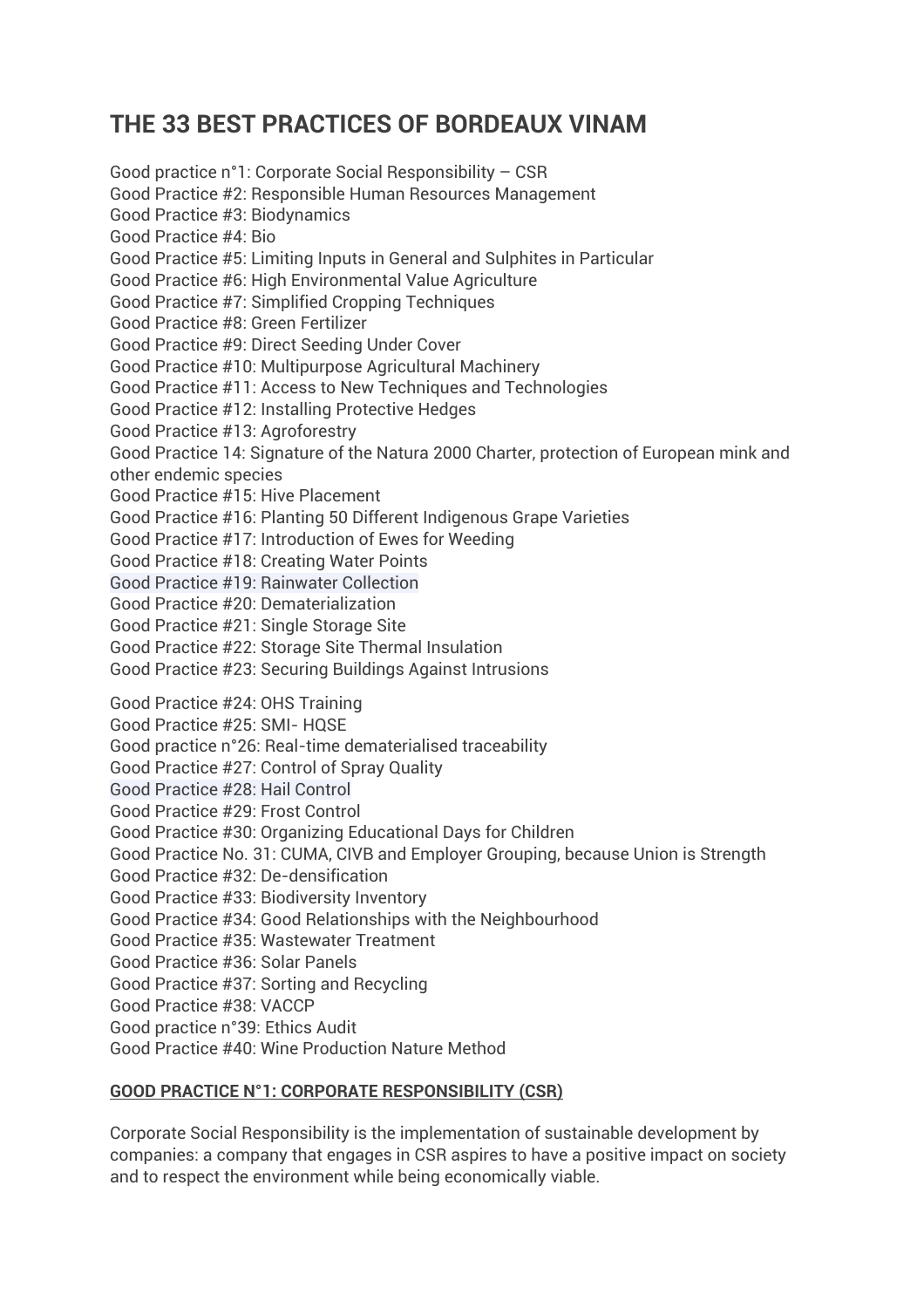This transversal approach results in a non-exhaustive set of virtuous behaviours.

In 1999 the Château La Salagre was certified organic: 20 years and 5 additional organic certified castles later, Bordeaux Vineam joins the first CSR steering group of the Comité Interprofessionnel des Vins de Bordeaux (CIVB).

This voluntary commitment allows us to evaluate, improve and highlight our performance around 7 pillars:

- Economic
- Social
- Environmental
- Viable
- Sustainable
- Liveable
- Fair

#### **GOOD PRACTICE #2: RESPONSIBLE HUMAN RESOURCES MANAGEMENT**

Bordeaux Vineam's corporate culture is based on strong moral values:

o Ensure safe and fulfilling working conditions for its employees

o To be philanthropists and benevolent in our commitments to our colleagues, our neighbours and consumers,

It is with these values that we approach Human Resources:

• Safety:

- o Creation of "safety data sheets" to support regular training
- o Modulation of hours of employment and hours of work according to weather conditions
- o Investment in modern tools and machines that promote safety and ease of work

• Health

- o Purchase of high-end workwear, rain and PPE
- o Health Add-on Contract with Maximum Options Subscription
- o 50% participation on the total health contribution
- The organization
- o Creation of accurate job cards and inherent performance indicators
- o Creation of multi-purpose tables
- o Shift to 37 hours following all-staff vote
- o Annual work modulation schedule
- o Presentation of the biennial executive review to the entire group
- o Setting up regular HR permanences on the different properties
- o Annual audit of employee satisfaction with their management
- Continuing education and training
- o Annual Professional Evaluations
- o Annual individual interviews
- o Annual training plans
- o Reasonable and clearly established customized annual targets
- o Reception of trainees and alternance students
- o Encourage their hiring where appropriate
- The "plus"
- o Business lunch in June
- o Business day in December
- o Biennial distribution of the latest productions: wines and honey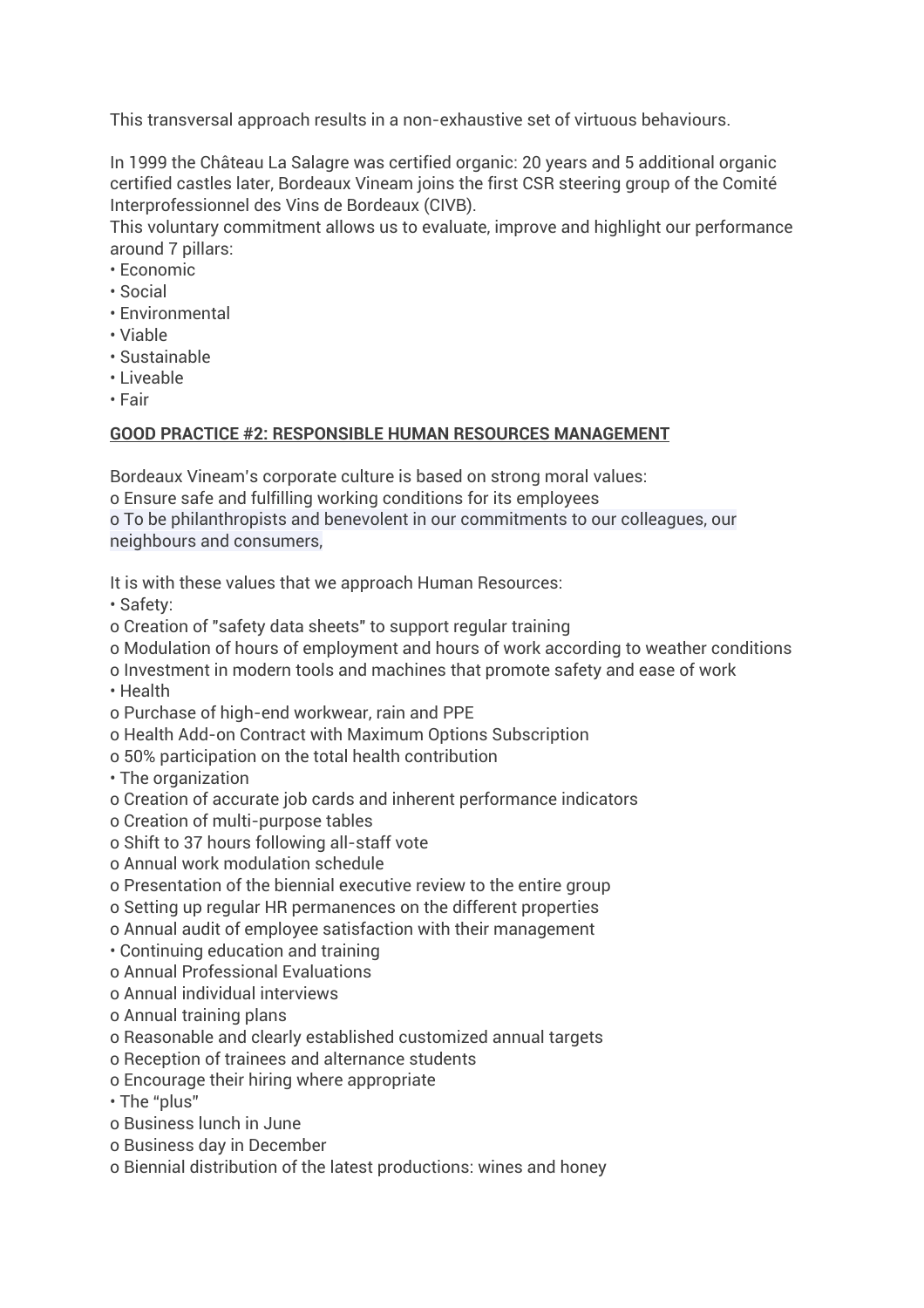- o Salaries significantly above the collective agreement
- o Participation in mobile phone costs

## **GOOD PRACTICE #3: BIODYNAMICS**

This 100-year-old method of agricultural production is the ancestor of organic agriculture. It considers the farm as a whole as a diverse living organism, autonomous and implanted in its environment.

Biodynamics is based on two key words: harmony and observation. The ambition of this mode of cultivation is to:

• Enhance soil fertility and health by restoring balance between different kingdoms (animal, human, plant) through better observation of the organism.

• Nourish the soil and nourish people with respect for life, natural rhythms and the land Biodynamics is based among other things on the use of biodynamic preparations.

The reclamation of the land received as a legacy for future generations is one of the primary values of Bordeaux Vineam. This is why we have been members of the Biodynamic Agriculture Movement since 2016.

• Participate in local biodynamic preparation days

• We energize and spray biodynamic preparations based on observation of our vines, natural cycles, weather conditions and, where possible, cosmos rhythms

• We promote diversity of landscapes and the return of life in our vineyards Biodynamics is a regenerative practice. The signal sent by the energized preparations intensifies the microbial activity of the soils and makes them evolve towards the formation of humus thus increasing the reservoir of nutrient and water to draw the plant.

#### **GOOD PRACTICE #4: BIO**

The charter of Organic Winemakers of Aquitaine can be summarized as follows:

- Preserving the Earth's life and resources
- Produce high quality wines
- Maintain a dynamic rural fabric, creating jobs and guaranteeing know-how
- Protect everyone's health: employees, residents, consumers and citizens

The commitment of organic agriculture is:

- Non-use of synthetic chemicals and genetically modified organisms,
- Recycling of organic materials,
- Biological control, including preventive methods.

If organic viticulture corresponds to the vision of Bordeaux Vineam it is because this mode of production respectful of the environment allows to maintain and to improve the fertility and the structure of the soils. It promotes biodiversity and helps preserve water and air quality.

It is also an optimistic and philanthropic mode of production for our employees, neighbours, ecosystems and consumers.

Finally, it is an agriculture that has faith in the future and is in fact opposed to outsourcing by choosing to spend more on local labour and less on imported chemicals.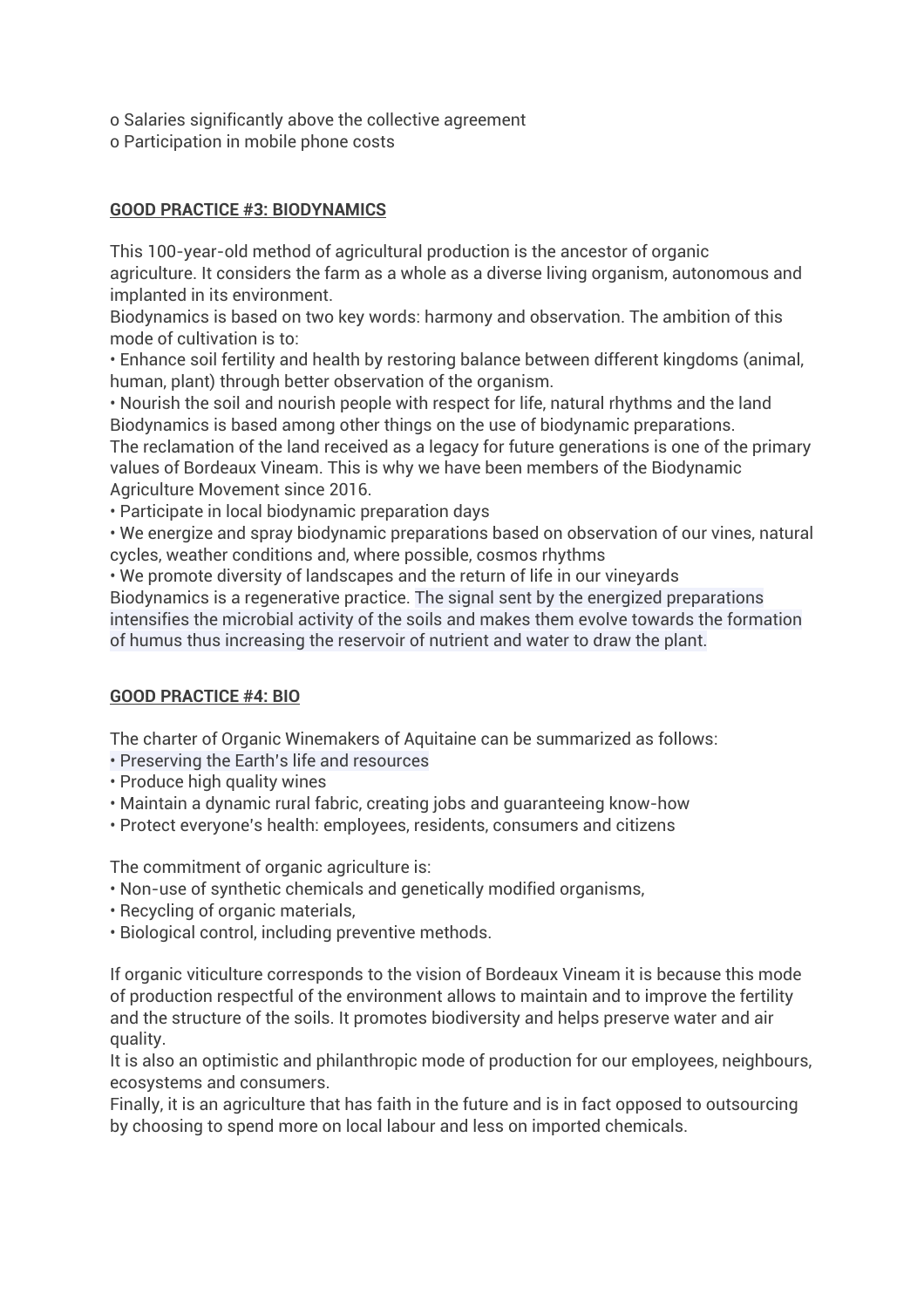#### **GOOD PRACTICE #5: LIMITING INPUTS IN GENERAL AND SULPHITES IN PARTICULAR**

The wine proceeds from the alcoholic fermentation of fresh grape juice: the consumer is attached to this notion of a product without additives, derived from grapes only. The organic practices that we implement at Bordeaux Vineam go in this direction because they are very restrictive in terms of inputs. And biodynamic practices even more. Sulphur dioxide is an antiseptic and antioxidant input that is widely used in the food processing industry. Its use has become widespread in oenology but is not inevitable if the oenologist gives himself the means.

Since 2015, Bordeaux Vineam has been involved in the production of sulphite-free wines. Certainly the production of wines without sulphites is more restrictive and demanding; certainly the wine is the object of constant attention; certainly the technical routes require reflection and creativity. But it's worth the risk because the wines without added sulphites are fresh, fruity and festive.

As for their conservation, let us not lend to the sulphites virtues which they are not provided for. In wine, acidity acts as a preservative: without sulphites, our wines are naturally preserved.

## **GOOD PRACTICE #6: AGRICULTURE WITH HIGH ENVIRONMENTAL VALUE (HVE)**

The environmental certification of agricultural holdings recognises farms engaged in particularly environmentally friendly approaches.

Level 3 of this certification is described as "High Environmental Value": it is based on the implementation of biodiversity outcome indicators, phytosanitary strategy and fertilizer management.

Our commitment to sustainable and respectful agriculture was concretized by obtaining in 2018 the HVE certification of level 3 of all the properties of Bordeaux Vineam. These good practices are today the daily activity of our colleagues and allow us to better manage and manage our impact on the environment.

#### **GOOD PRACTICE #7: SIMPLIFIED CROPPING TECHNIQUES (TCS)**

Deep ploughing, sometimes done at the wrong time or with inadequate tools, has many negative impacts on the soil: deconstruction, compaction, erosion, reduction of organic matter... They transmit disease and are particularly energy-intensive. In addition, without cover to protect it, the land exposed is directly subjected to solar radiation that will heat it, dry it and seriously harm its biological activity.

The fundamental principle of the simplified cultivation technique is the absence of tillage  $$ if not partial and/or superficial. By refusing to leave the land bare, TCS can fight against erosion. Plant debris littering the soil promotes both soil fertilization and the development of micro-fauna. They preserve soil moisture and promote the development of earthworms,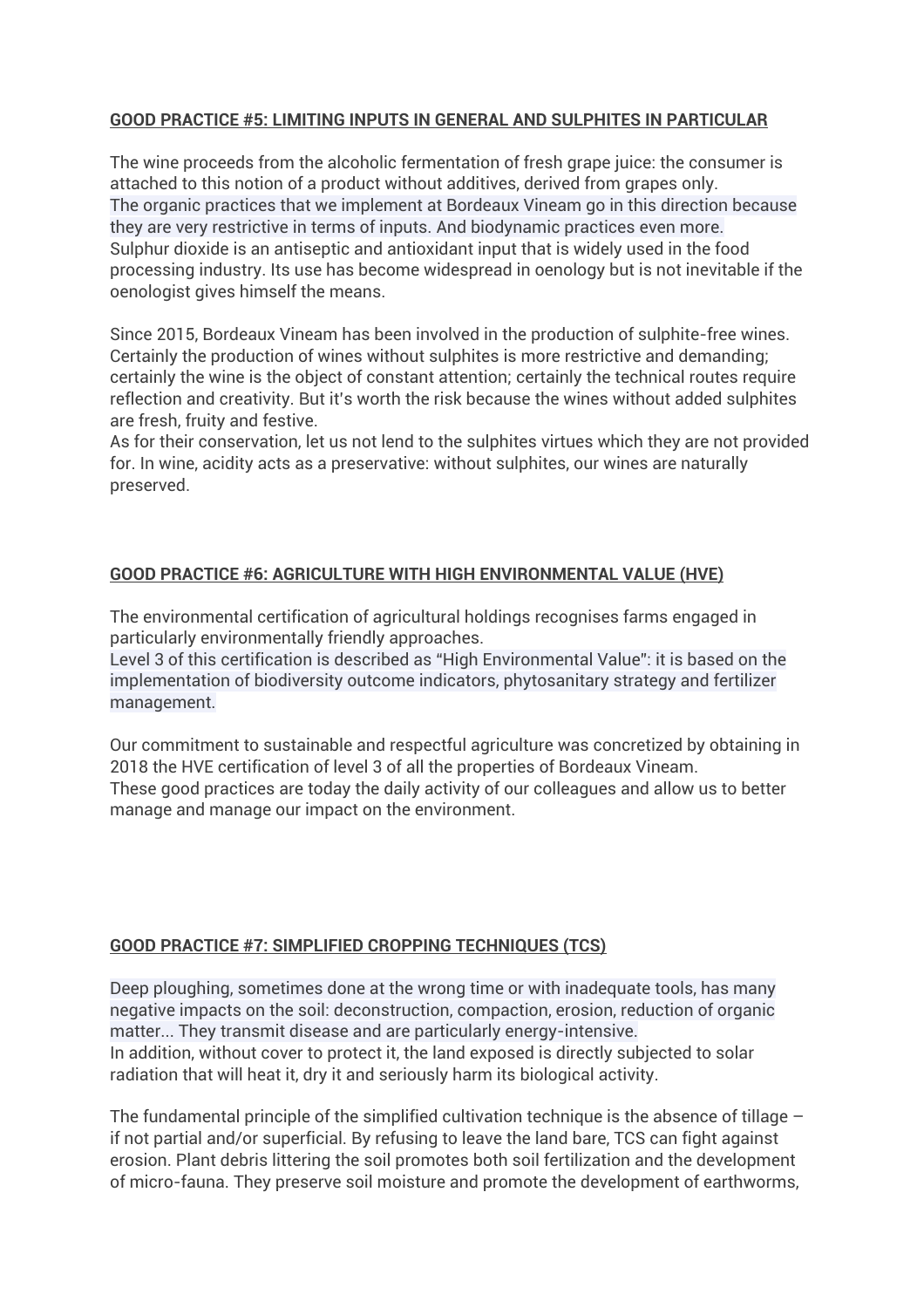which air and loosen the soil

TCS also significantly reduces CO2 emissions.

Thanks to TCS, the soils of the Bordeaux Vineam vineyards are back alive, aerated and healthy, in a word, conducive to biodiversity. In fact, the vine has its natural allies: fungal attacks are less virulent and require less phytosanitary treatments.

## GOOD PRACTICE #8: GREEN FERTILIZER

"Green Fertilizer" interline seeding is an ancestral practice used in many cropping systems: planting a crop to increase soil fertility.

Without the use of herbicides, which is a "vacuum viticulture", this technique promotes "lifelong" agriculture by planting mixtures in spring and before harvest:

- Allelopathic crucifers that will inhibit the growth of quack grass,
- Legumes that fix the nitrogen in the air that will then be consumed by the vine,
- Grains with a fasciculated root system that will promote better soil aeration.

Since 2017, Bordeaux Vineam has taken the initiative to plant plant cutlery in the vine rows. The latter store carbon, promote nitrogen recycling and oppose leaching. They protect the soil from threshing and erosion, feed microfauna and boost biological activity while controlling unwanted grasses.

By alternating seedlings, Bordeaux Vineam creates an environment favourable to the development of insects, limits parasitic risks and the transmission of diseases while reducing the use of phytosanitary products

## GOOD PRACTICE #9: DIRECT SEEDING UNDER COVER

How do I sow green fertilizer (Good Practice 7) without tilling (Good Practice 6)? It is indeed customary, before sowing, to prepare a bed of seeds by means of tillage operations carried out using tools harnessed with teeth, spikes, discs… The primary objective of these operations is to obtain a soil condition that is favourable to the germination and emergence of crops. But working the ground is bad for him.

Since 2018 Bordeaux Vineam sows in all its properties without preparing a seed bed thanks to the «direct seeder under cover». A tool made in France equipped with a disc that traces a fine groove on the ground in which a finger deposits a seed at regular intervals. A terrage wheel will then close the groove to improve soil contact with the seed.

Virtuous in many respects this practice also induces time and energy savings.

# **GOOD PRACTICE #10: MULTIPURPOSE AGRICULTURAL MACHINERY**

Although the operating expenses of a hectare of vines in organic and non-organic agriculture are substantially identical, the cost structure is different: organic agriculture requires less expensive chemicals but more labour and passages. For the organic producer the challenge lies in a thoughtful management of the second in order to limit the first.

At Bordeaux Vineam we decided to equip our tractors with at least two separate tools that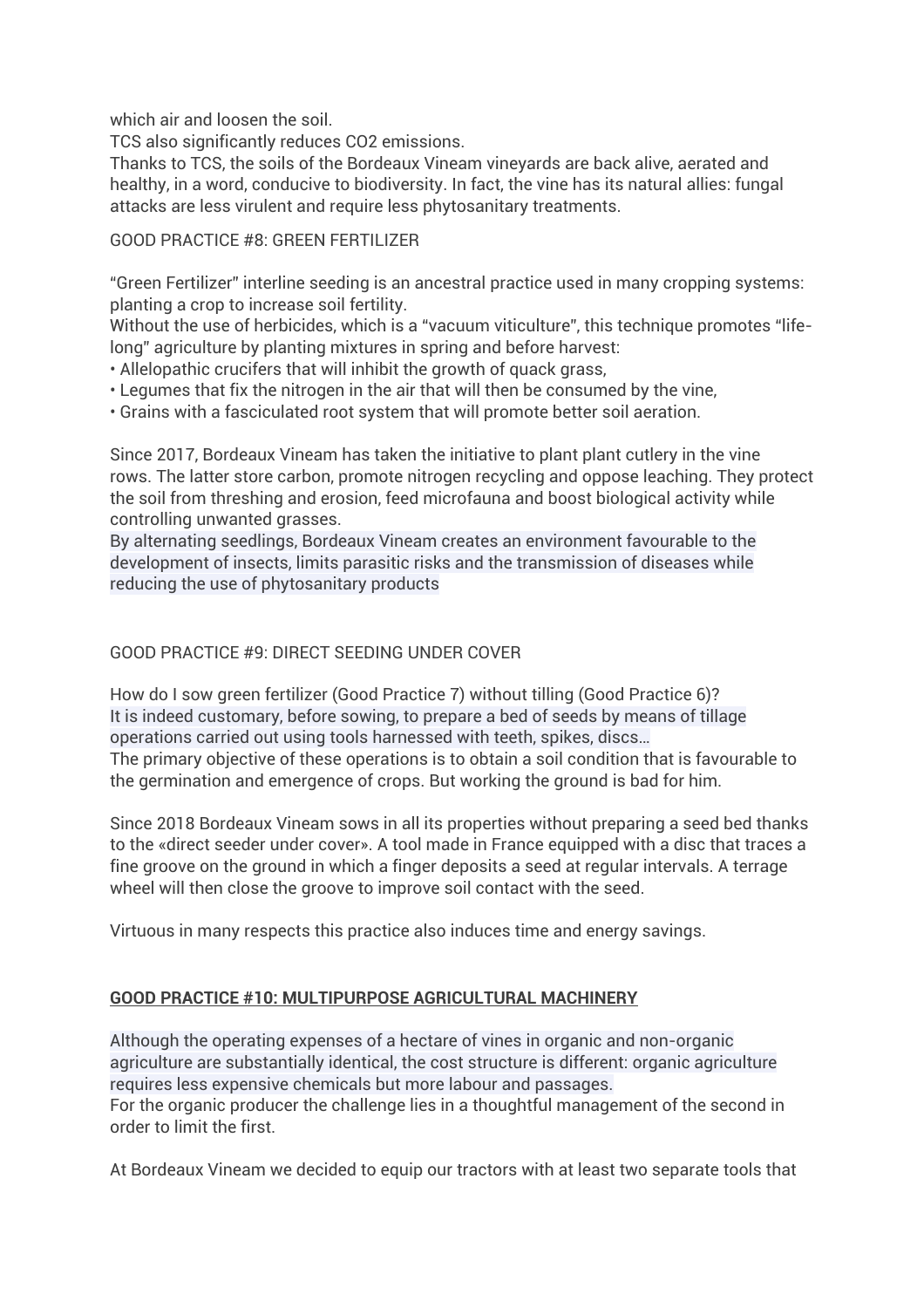work together in a single pass: at home, working with one tool is no longer an option. This practice offers many virtuous induced effects:

• Lower fuel consumption

• Limiting greenhouse gas emissions, material wear and soil compaction

• And above all, the work of tractorist becomes more complex, more technical. We train our tractorists accordingly. They acquire new skills and these are valued.

At the turn of this good practice we will take the opportunity to twist the neck to a common idea that by making more passage the organic farmer emits more greenhouse gases (GHG) by Ha than a non-organic producer:

1. Organic agriculture does not use chemical nitrogen fertilizers (it takes about 1 kg of oil equivalent to make 1 kg of nitrogen in the form of chemical fertilizers) and very few other inputs, its contribution to GHG emissions is about halved compared to that of non-organic agriculture.

2. Conversion to organic increases the composition of organic matter in soils: the latter sequester about 1650 kg of CO2 per hectare and per year in addition.

#### **GOOD PRACTICE #11: ACCESS TO NEW TECHNIQUES AND TECHNOLOGIES**

If organic farming pleads for the rediscovery of the virtuous practices of our forefathers it does not advocate a return to the Middle Ages.

Without curative products to protect its harvest and in the face of increased climate risks, Bordeaux Vineam is giving itself the means to sustain its economic activity by equipping itself with cutting-edge technologies:

- Online agricultural warning networks,
- Smartphone connected weather stations
- Latest generation tangential sprayers
- Integrated hail control solution
- Use of Freeze Towers
- On-board electronics tractors with automated speed calculations, flow rates and settings

We are always on the lookout for new products and regularly carry out tests: autonomous mechanical weeding robots, drones to detect diseases, vigor, missing feet etc...

If he has his feet in the ground, the organic winemaker's gaze is resolutely turned towards the future.

#### **GOOD PRACTICE #12: PROTECTIVE HEDGE INSTALLATION**

The hedges are the backbone of a green web and a factor of stability of the agroecosystem: they moderate the effects of the climate, regulate the development of the predators of the vine by housing the species that are useful to it, limit the transfer of pollutants to waterways and ditches, promote the infiltration of water into water tables, protect against erosion and diversify the landscape.

The association Arbres et Paysages en Gironde acts in favour of the field hedge and its reintroduction in our agricultural systems.

In association with her, Bordeaux Vineam has been planting several hundred metres of protective hedges every year since 2016: a skillful blend of different species, Pedunculate Oaks, Rural Maple, Prunelliers, Hawthorns, Myrobolan Plums, Wild Apple Trees, Common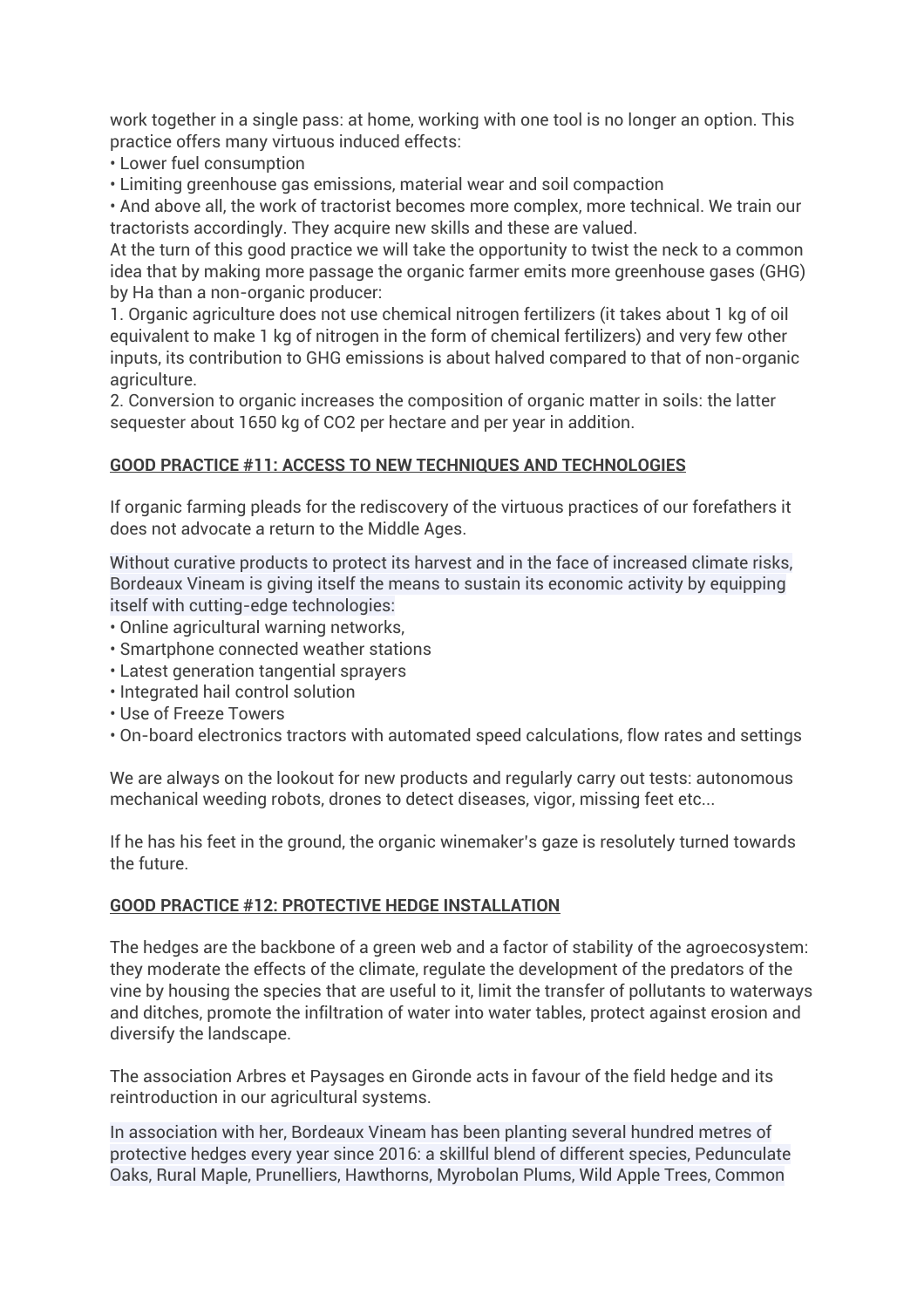Charms, Blood Dogwood, Wild Pear Trees, Torminal Alisiers, Wood Troènes, Common Hazelnuts and Saint Lucia Cherry Trees.

A single watchword: respect for plants, the use of local species and the reclamation of biodiversity.

## **GOOD PRACTICE #13: AGROFORESTRY**

Agroforestry refers to the set of agricultural practices that integrate the tree into the production environment, and are based on the forest model.

The latter has no input other than the mineral salts extracted from the parent rock, CO2 and nitrogen from the air. The soil is only worked by earthworms, never exposed and its biodiversity offers better resistance to diseases. The tree is also a climate damper and a major lignin producer that will be metabolized by fungi whose presence ensures the stability of the soil.

In 2019 Bordeaux Vineam planted 122 trees of 9 varieties as well as 215 m of hedges on a plot of 3 ha to conduct its own life-size agroforestry trials.

The induced effects are numerous: better use of resources, restoration of soil fertility, return of biodiversity, water pollution, carbon storage without forgetting the diversification of landscapes.

#### **GOOD PRACTICE #14: SIGNATURE OF THE NATURA 2000 CHARTER, PROTECTION OF EUROPEAN MINK AND OTHER ENDEMIC SPECIES**

Protecting ecosystems and their balance is at the heart of our values. Protected since 1972, the European mink has experienced a decline in its range of more than 50% in less than 20 years through habitat degradation, water pollution and trapping for its fur.

As part of our eco-responsible commitments, the Château Grillon adheres to the Natura 2000 programme: a protection area designed to encourage the protection of the natural habitats of endemic species.

Located less than 200 metres from the Cirons, a tributary of the Garonne, this area is home to a population of mink from Europe.

Through this initiative, Bordeaux Vineam becomes a recognized player in the conservation of biodiversity.

#### **GOOD PRACTICE #15: SETTING UP HIVES**

Bee foraging from flower to flower does not just produce honey. Its role is essential in more than one way:

• Maintains plant biodiversity by participating in the reproduction of more than 80% of plant species

- Provides crop quality for more than three-quarters of the world's crops
- One third of the world's resources are the result of pollination

For many years now, the bee population has been decreasing and the hives have been empty. It's called "Bee Colony Collapse Syndrome". The problem is the chemical pesticide cocktails, of course, to which are grafted the attacks of parasites and predators, the modification of landscapes, urbanization and the scarcity of resources, climate change.

In Biodynamia we consider the farm in its environment.

This is why, although the hermaphroditic flowers of the vine do not require pollinating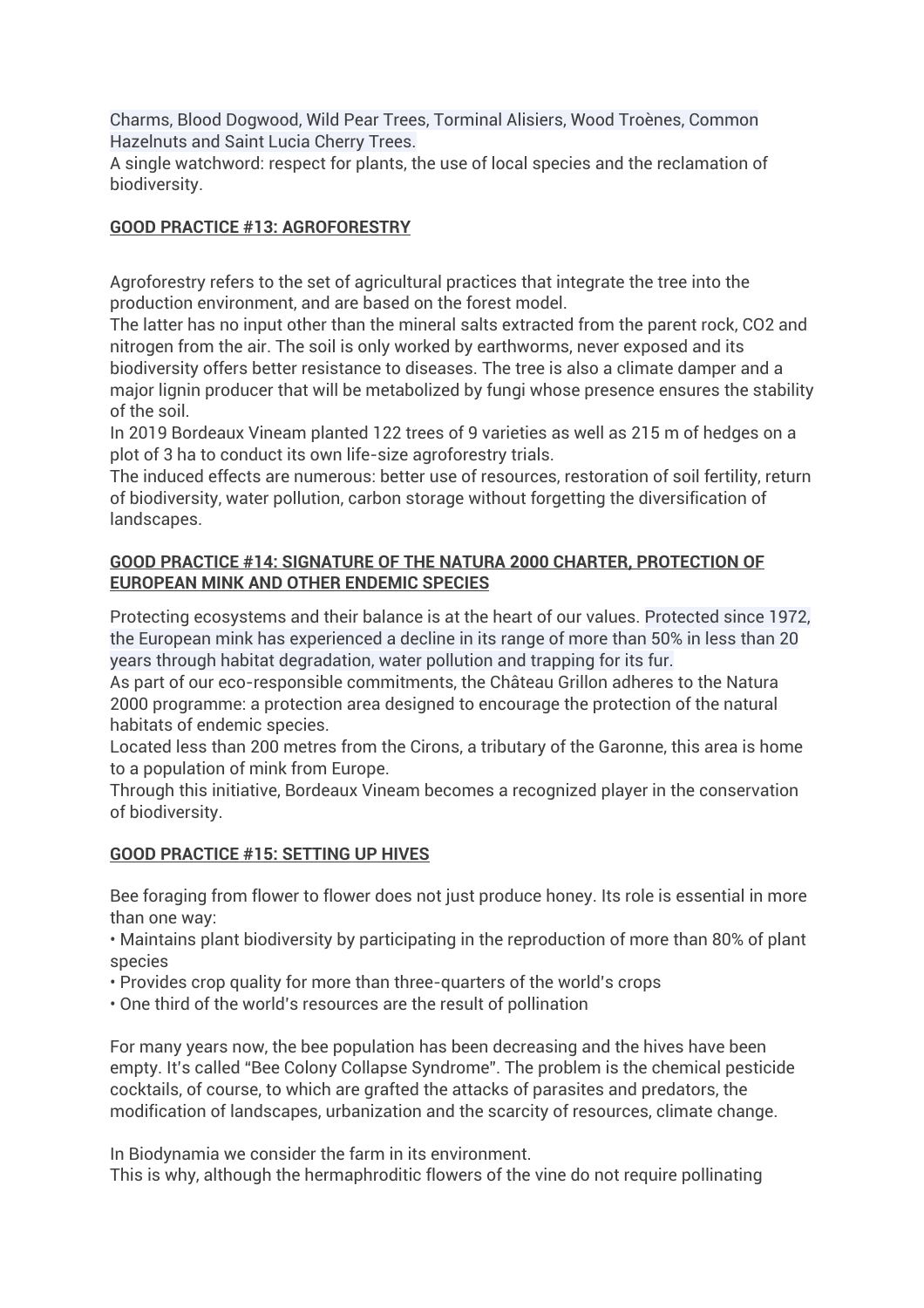insects, Bordeaux Vineam has beehives since 2018, in the wood of Bouqueyran cis at the castle Moulin à Vent.

#### **GOOD PRACTICE #16: PLANTING 50 DIFFERENT INDIGENOUS PLANTS**

The world reputation of the red wines of Bordeaux was based on the art of blending. The latter comes from 6 main grape varieties but is generally the focus of Merlot, Cabernet Sauvignon and Cabernet Franc.

The wine producers of Atlantic Country have the choice between 50 grape varieties: local, regional, national or European they offer unlimited possibilities of assembly.

In 2018 Bordeaux Vineam planted 50 grape varieties on a plot of 3 hectares with the aim of producing a unique cuvée.

This practice has virtuous induced effects:

- Explore and value the riches of our Atlantic terroir
- Participate in efforts to adapt the vineyard to climate change
- Promoting biodiversity as a fundamental pillar of our commitment

#### **GOOD PRACTICE #17: INTRODUCTION OF EWES FOR GRAZING**

La Ferme des Itinérants is a structure launched by the shepherds Sébastien Gilly and Soazic Landais. In April 2019, they brought together 150 ewes, including an endangered species, Sasi Ardia, the ewe of the brush, to maintain the banks of the Ciron.

Since 2018, they have come to weed the outskirts of our Château Grillon property.

A win/win partnership: by cleaning our rows and alleys the sheep find in our vines a consistent forage resource, free and free of synthetic chemicals.

Can we imagine a more virtuous enterprise than the one of replacing the machines with the Living one? And the induced advantages are numerous:

- Better water and soil quality
- Organic matter input
- Reduction of mechanical passages and soil compaction
- Visual harmony in the wine landscape
- Boosting collaboration between the local sheep and wine industry.

#### **GOOD PRACTICE #18: WATER POINT CREATIONS**

The planting of vines by our elders was often done with great drainage reinforcement of the plots, artificially diverting the sub-terran sources.

Natural water points have disappeared, driving the flora and fauna that used to drink from our landscapes.

A promoter of biodiversity and natural symbiosis, Bordeaux Vineam works to recreate water points from natural sub-terran sources or from the low points of some plots.

The vines around the mouillères are systematically torn off. Water points are dug and embellished with local tree species in order to create living spaces for deer, rabbits, kestrels etc…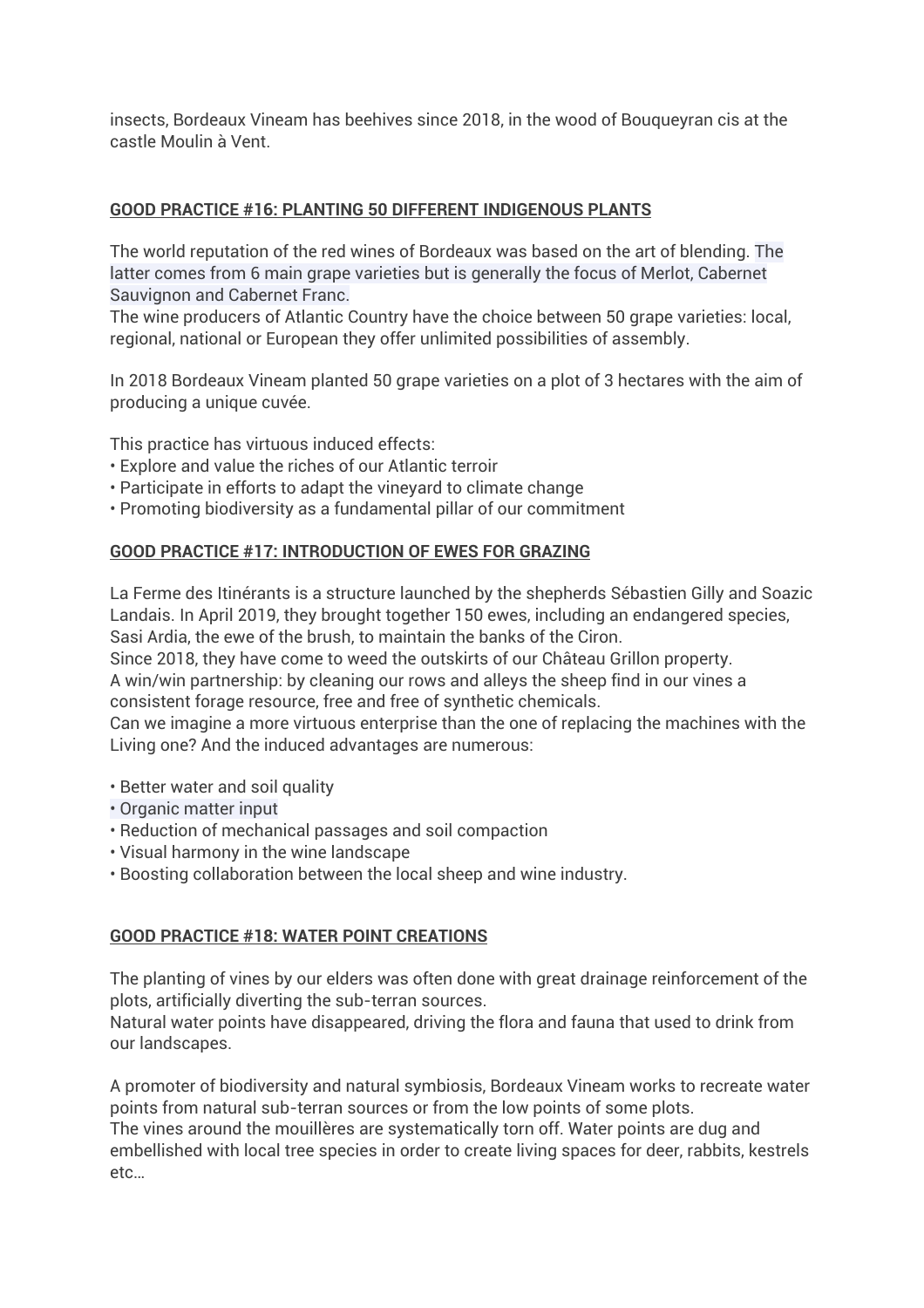#### **GOOD PRACTICE #19: RAINWATER COLLECTION**

Water is a natural wealth that we have never really taken into account since it is so accessible in our latitudes. But repeated episodes of summer dryness show how much we depend on this manna: saving is a duty.

It is also a strong commitment of companies with High Environmental Value.

This is why Bordeaux Vineam equips all of its tank properties connected to the roof gutters of its numerous buildings.

This non-food water is used for cleaning agricultural tractors and tools, watering seedlings and treatments.

An environmental benefit that allows a 30% reduction in water supply costs

## **GOOD PRACTICE #20: DEMATERIALIZATION**

In France it consumes 300 kg of paper per second and sorting ensures a recycling rate of only 20% in business.

At Bordeaux Vineam we consider it better not to use paper rather than recycle it. We therefore took the position of dematerialization:

- The control circuit,
- The payment flow,
- Customer invoices,
- The circuit of leave requests and CPR,
- Traceability in the cellar and vineyard,

• Supplier invoices… everything is dematerialised through ad hoc software and portable applications.

As with any good practice, the effects are also virtuous: time savings, more loss of documents, savings on fax costs, mail, copiers, ink, etc.

#### **GOOD PRACTICE #21: SINGLE STORAGE SITE**

All Bordeaux Vineam wines are bottled at the property and then transferred internally to our logistics platform. The latter is temperate and secure.

The wines are stored there in Tiré-Bouché to be taken back according to orders. This centralization is very virtuous:

• A dedicated and responsive team of professionals works full time every day of the year to better serve our customers

• Modern, safe and ergonomic equipment for bottle washing, labelling and packing ensures the preparation of 10,000 bottles a day

• The implementation of ISO, HACCP and VACCP production, traceability, control and shipping procedures contribute to the best training and professionalization of our teams

This centralization offers our customers the possibility to consolidate in the same place the mixed loads of 12 AOC bottled at the castle: this facilitates their logistics, lowers their transport cost and reduces their carbon footprint.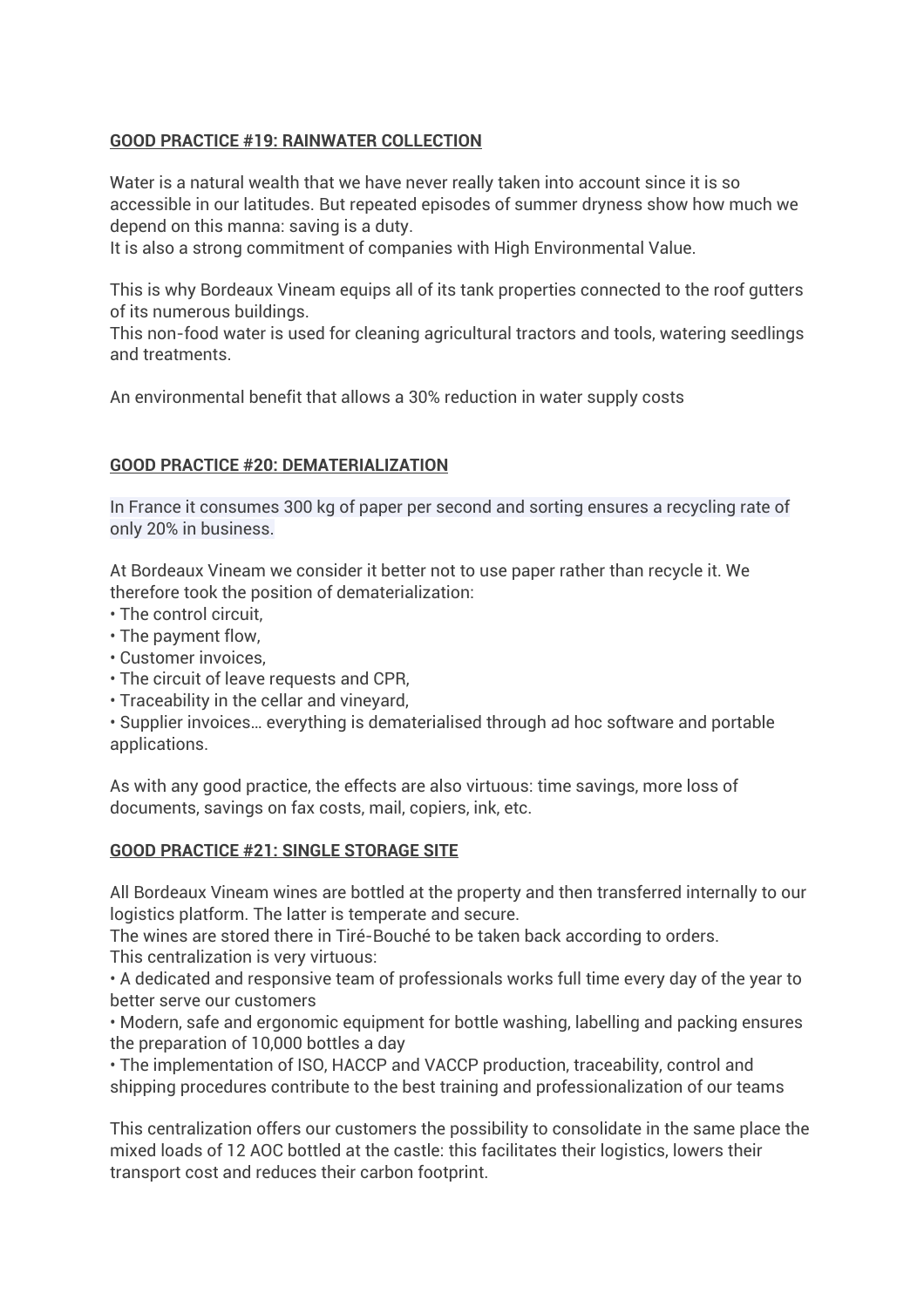#### **GOOD PRACTICE #22: STORAGE SITE THERMAL INSULATION**

To age properly without damaging the wine requires a constant storage temperature. The isolation of warehouses is therefore imperative but the inherent investments are expensive.

Owner of 6 castles in Aquitaine Bordeaux Vineam has decided to centralize its entire production on a single storage site that can accommodate more than 1.5 million bottles. Important insulation works now allow our wines to be stored in the best conditions.

Like all virtuous practices, this insulation offers induced benefits: lower energy consumption and limit our carbon footprint.

## **GOOD PRACTICE #23: BUILDING SECURITY AGAINST INTRUSION**

There are in France no less than 50,000 burglaries in company per year.

One of the major axes taken into account by a company committed to Social Responsibility is economic viability.

However, in economic terms, burglary is the double penalty: the loss of a stock that took a season to produce and the loss of a clientele that took several years to build.

It is in this concern for economic viability that Bordeaux Vineam has decided since 2015 to ensure the safety of all the buildings of the group by setting up an early and reliable detection of intrusions:

- Motion detection to monitor crossings, offices and sensitive areas
- Joint management of different sites via a monitoring application
- Immediate deterrence in case of break-in (siren)
- Remote monitoring to dispatch a response team if required

#### **GOOD PRACTICE #24: OHS TRAINING**

Every year no less than 50,000 industrial accidents have affected employees in the agricultural sector. However, in the event of an accident at work, the remoteness of our production sites delays the arrival of rescue services.

Occupational First Aid Rescuer (OHS) training provides a quick and effective response to a workplace accident. This training allows to acquire the knowledge to bring the first aid and the conduct to hold while waiting for the arrival of the relief.

Like any good practice that is respected, these training courses taken in the professional setting can be life-saving, if necessary, in everyday life

#### **GOOD PRACTICE #25: SMI - HQSE**

The Integrated Quality Management System – Hygiene, Quality, Safety, Environment – is a set of tools and methods aimed at optimizing the effectiveness, efficiency and excellence of the production processes and the overall functioning of the company.

- Ability to detect and escalate malfunctions
- Be able to respond to problems in a corrective and preventive manner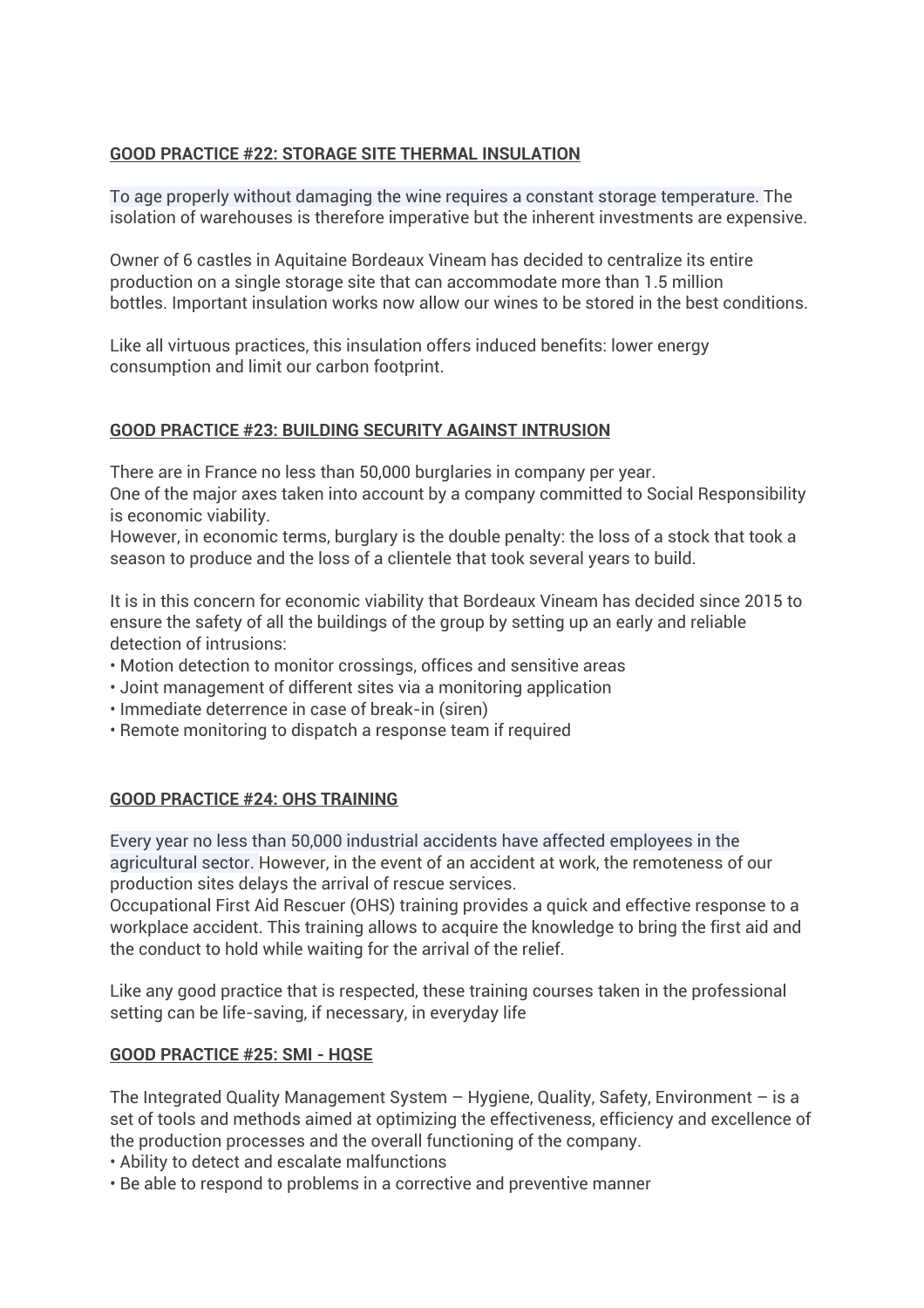- Set up a dashboard with reliable and relevant indicators to manage the company
- Clearly define the responsibilities of each stakeholder
- Continuous improvement
- Document management

After having certified ISO 9001 all its properties on a 3-year cycle from 2018 to 2021 Bordeaux Vineam maintains a high level of requirement by keeping the SMI at the heart of its corporate culture. Therefore the group:

- Increases the quality of its wines and service for better customer satisfaction,
- Benefits from productivity gains,
- Work in a more serene environment

#### **GOOD PRACTICE #26: REAL-TIME DEMATERIALISED TRACEABILITY**

The traceability obligation for foodstuffs is established by Regulation EC 178/2002 of 28 January 2002.

The primary objective is to be able to identify a product so that it can be removed very quickly and with maximum safety in the event of a food safety problem.

True to its strategy, which aims to be a pioneer in the use of new technologies, Bordeaux Vineam has equipped all of its teams with traceability smartphone applications since 2015. In the vineyard each tractorist seizes daily the activities he has carried out, with which tractor, which tool, on which plot and with which yield. It also mentions the type of product used, at what dose and its lot number.

The same goes for pedestrians in the vineyard and colleagues in the cellar or warehouse. The data is transferred daily to a remote server and then checked before being permanently saved.

Virtuous, this traceability tool also allows:

1. Monitor performance indicators in real time

2. Establish pay stubs through a simple extraction of the hours entered

3. Analyse expenditure per job and deduce from it strategies for training, investment or hiring of permanent or seasonal staff

#### **GOOD PRACTICE #27: QUALITY CONTROL OF PULVERIZATION**

The organic farmer undertakes not to use synthetic chemical curative products: once the disease is established no control is possible. Without systemic curative phytosanitary means it can only rely on good preventive practices. Among these he has the spray of products of natural origin from the living or the mineral world.

The action of these so-called «contact» products requires an absolute spraying quality ensuring the protection of the plant.

As protectors of ecosystems and their balance, promoters of biodiversity and natural symbiosis, Bordeaux Vineam is aware of the impact of its activity on the environment. Limiting the use of inputs is indeed one of its major concerns. This limitation requires a better control of the quality of the spray. The commitment of Bordeaux Vineam is threefold: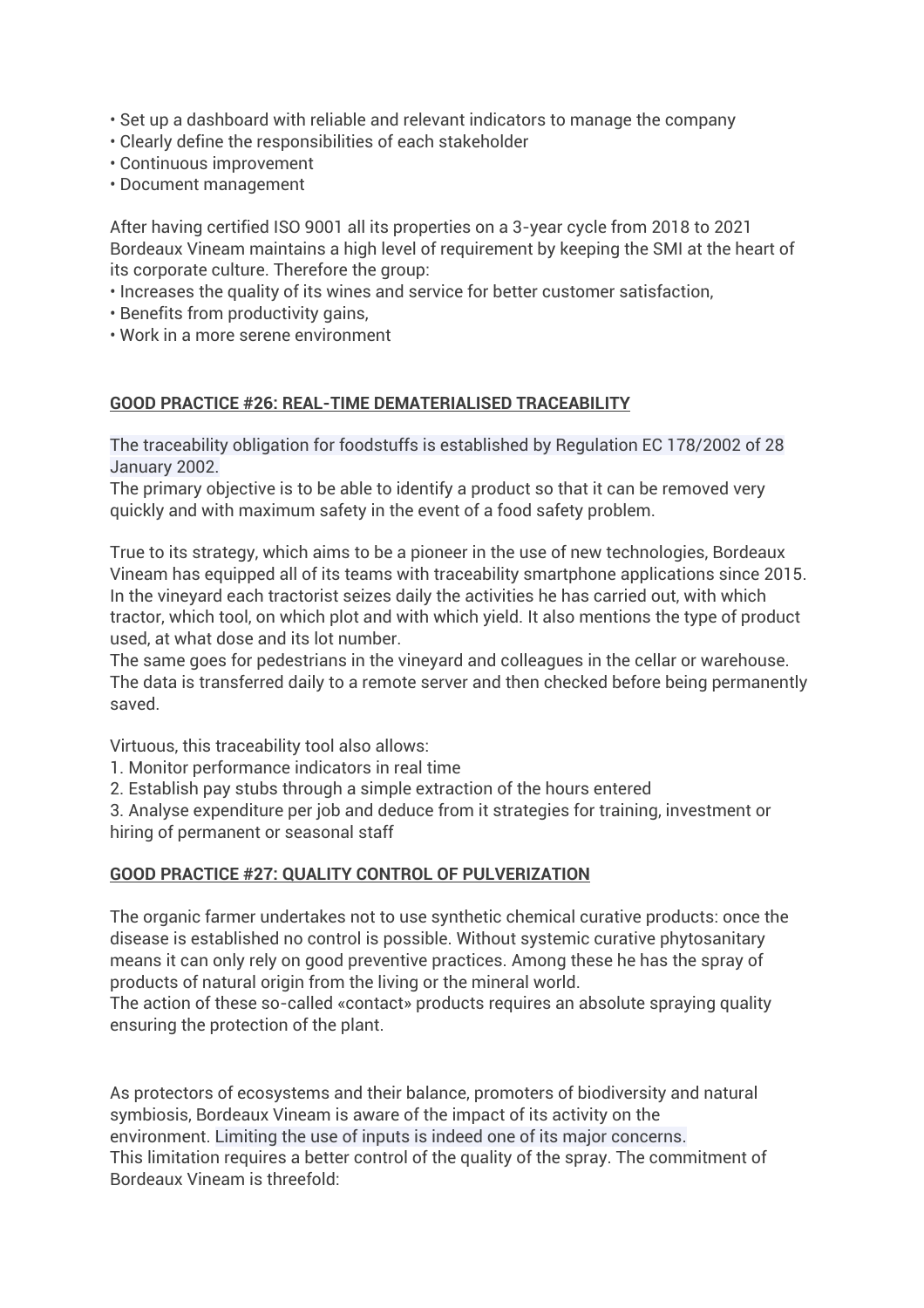- Regular investments in face-to-face precision sprayers
- Annual control of all sprayers in the spring
- Annual team training on good spraying practices
- Systematic installation of sensitive hydro-paper prior to each treatment

From this virtuous practice derive a more effective protection of the vine, a limit of the drift, a decrease of the quantities of inputs and consequently of our costs.

#### **GOOD PRACTICE #28: GREL CONTROL**

In 10 years hail episodes have increased by 360% in France. Over a period of 5 years 9 out of 10 farms will be affected by this scourge. Damage is often dramatic and can put farms at risk

However, one of the major concerns of a company committed to Corporate Social Responsibility is economic viability.

This is why Bordeaux Vineam has invested in an integrated solution consisting of a storm hazard detection system and an active hail control solution.

Mounted in CUMA this investment allows the detection of thunderstorms and the activation of the active control system by seeding of clouds by intelligent anti-hail balloons inflated with helium.

The hygroscopic salts used are non-toxic, natural, of mineral origin, and dispersed at very high dilution rates.

And since the clouds do not recognize the cadastre, it is the neighbours who benefit from the positive effects induced…

#### **GOOD PRACTICE #29: ANTIFREEZE CONTROL**

The other major climate hazard in our latitudes is the spring freeze.

Always with a view to ensuring the economic viability of its business Bordeaux Vineam acts on four levels:

1. We equip our most frozen parcels with wind towers. The latter protect the vine thanks to the climatic phenomenon of "thermal inversion": during the day, the sun heats the soil surface, plants and trees. This hot air rises and creates an energy reservoir for a height of 10 to 25 m. At night, the air on the ground becomes colder than the air at 15 m high. Windmills mix cold air and hot air. At the plant level, the temperature increases sufficiently to limit any damage caused by frost.

- 2. We cut in March the most frost-free parcels
- 3. We spray valerian on days of frost
- 4. We have a multi-peril vineyard insurance policy for all our properties

Wind towers, which are not very noisy and only operate for 2 to 3 days a year, could contribute to damage to our neighbourhood relations. It is a strong value of our group to maintain cordial relations with those around us. This is why we have invested in folding equipment: once the frost has passed the towers are retracted giving the landscape its original beauty. And the neighbors are smiling.

#### **GOOD PRACTICE N°30: ORGANIZATION OF PEDAGOGICAL DAYS FOR CHILDREN**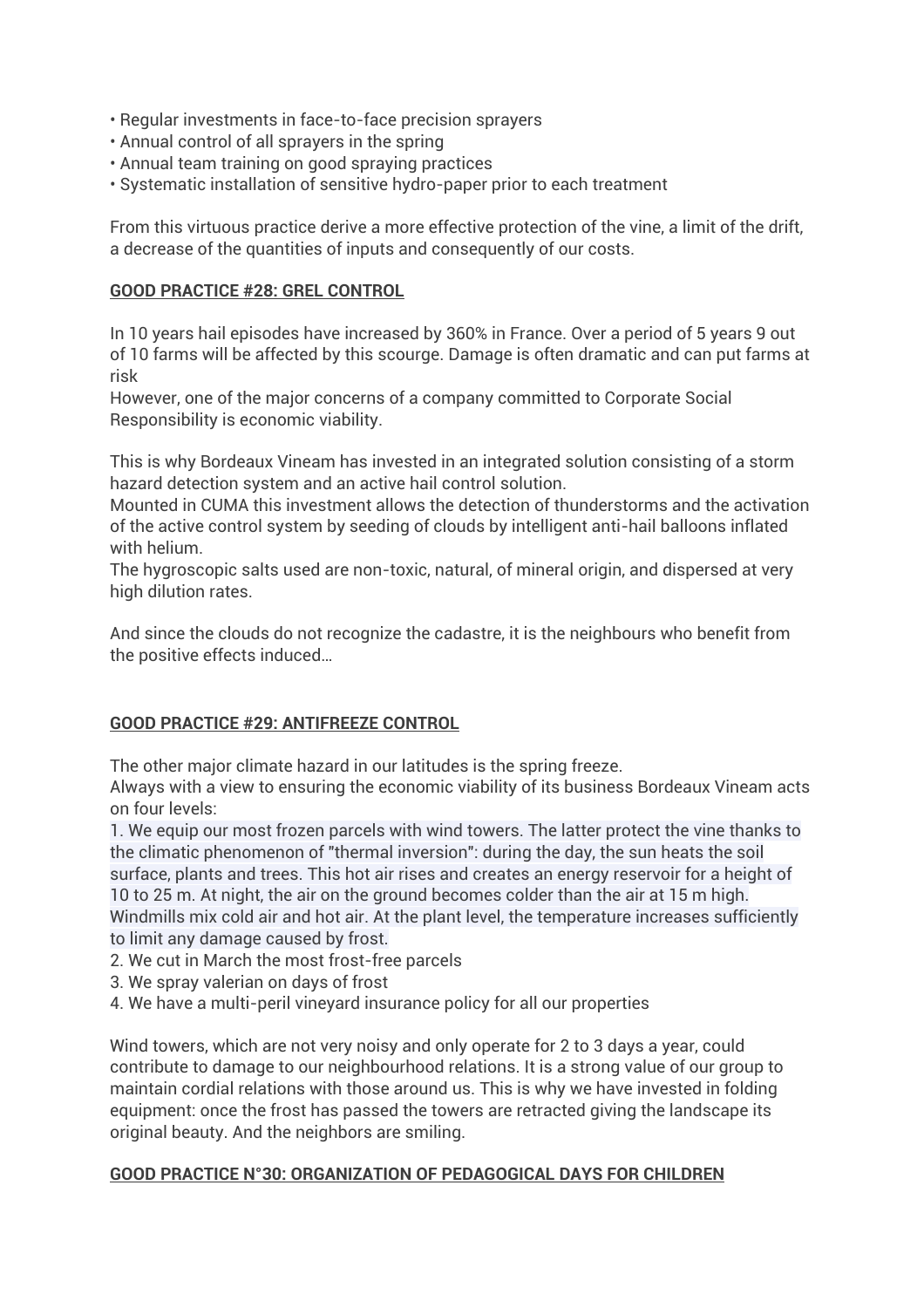Wine has shaped our culture and clothed different symbols in every civilization preceding ours.

From the Egyptians to the Romans and Greeks, wine was associated with the Gods and myths.

All the symbols that punctuate life from birth to death pass through: tree of life, fruitfulness, pleasure, truth, philosophy…

His heralds, from Noah to Baudelaire and Omar Khayyām, as well as his learned Pasteur, Peynaud and Dubourdieu, and his ambassadors are legion. Wine rejoices us, exalts our passions and softens our sorrows.

Neither essential food nor strong alcohol, wine still has a rich cultural symbolism, combining religion and spirituality, agriculture and tradition, luxury and art of living. It is also a subject of recurring controversy because irresponsible consumption of alcohol is a major public health problem and domestic violence in particular

At Bordeaux Vineam we know that we are legatees of this agricultural practice that has shaped our culture.

It is therefore invested with a duty of transmission and responsibility that we invite each year:

• Primary schools to plant trees, make meadows and install bat boxes

• Secondary school students prepare horn dung, harvest and bottle their wine 9 months later with their families.

On this occasion, we offer the students an introduction to viticulture and winemaking. We make them aware of the risks of workplace accidents and the dangers of alcohol to the developing brains of young people and adolescents. Finally, we commit the accompanying persons to moderate consumption.

Provided in an organic structure, this practice has the virtue of reconciling citizens with the agricultural world in general and wine in particular.

Far from the alarmist reports that cast shame and mistrust on our profession

#### **GOOD PRACTICE #31: CUMA, UNIONS AND EMPLOYER GROUPING**

Bordeaux Vineam is involved with its co-religionists in various groupings:

- CUMA for wastewater reprocessing, anti-freeze towers and hail control
- Employer Groups
- CIVB CSR Steering Group
- SME du Conseil Interprofessionnel des Vins de Bordeaux (CIVB)
- Organic winemakers from Nouvelle Aquitaine
- Biodynamic Agriculture Movement
- Defence and Management Organizations INAO
- FDSEA

Member of a changing wine-growing community Bordeaux Vineam is convinced that the viticulture of tomorrow will be a solidarity: the CUMA are sources of savings and the employer groups boost the job market and offer stability to employees.

These groups allow us to exchange, learn, help each other and make decisions in the public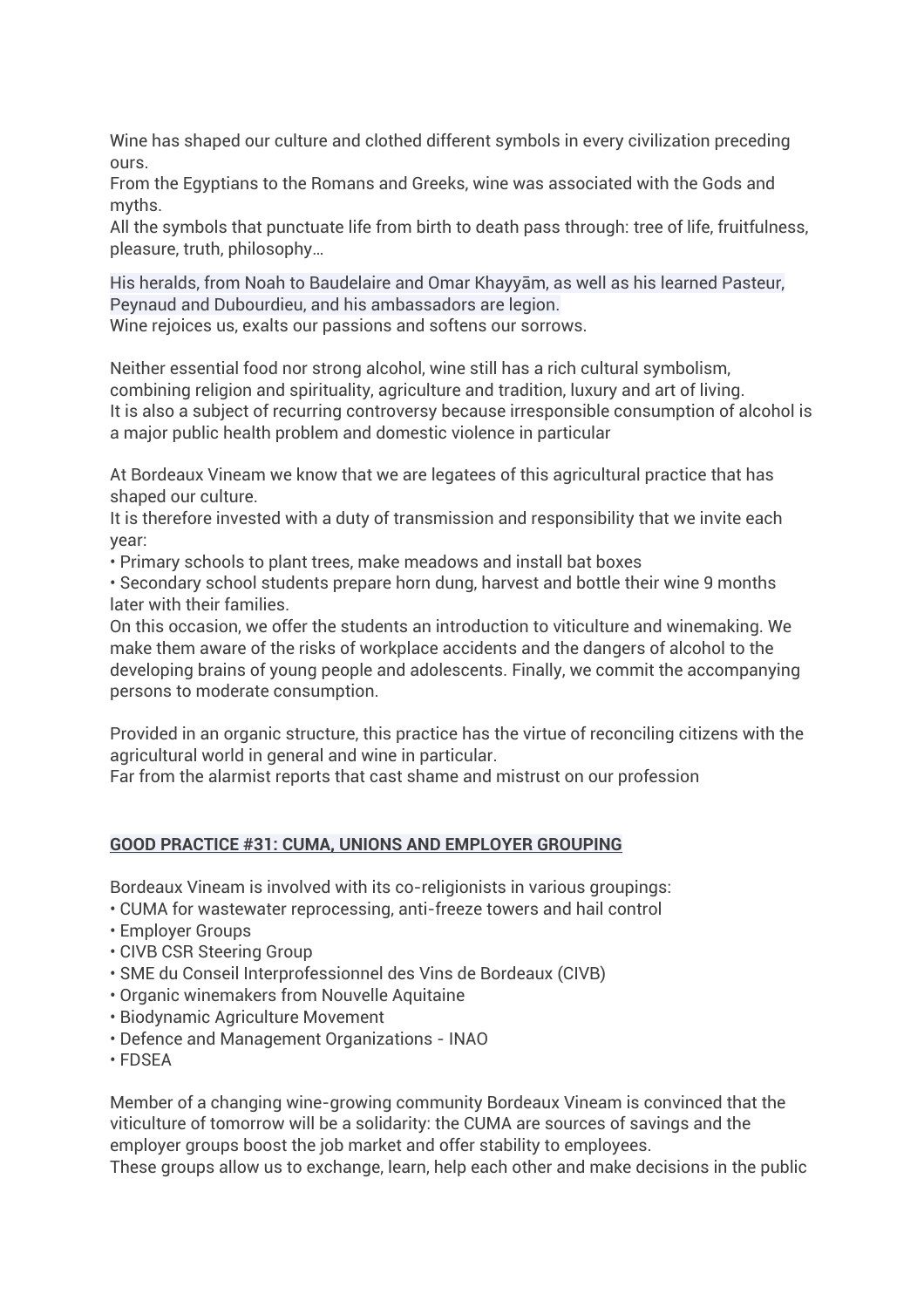interest.

These good practices also contribute to creating social ties in often neglected territories.

## **GOOD PRACTICE #32: DE-DENSIFICATION**

Excessive productivity has shown its limits: by concentrating in large spaces the same species as far as the eye can see, parasites and pests have also been concentrated, wooded spaces, water points, natural habitats have been destroyed… in a word, biodiversity. Nothing seems to oppose the intensification of our countryside.

The vines do not escape this phenomenon, even if it means planting rows – the Azones – 10, 5 or 2 feet long!

Since 2015, Bordeaux Vineam has embarked on the de-densification of its vines by systematically eradicating the plants: trees are planted, flowering fallow land is sown, water is dug… Sometimes we don't even do anything about it!

The induced virtues are numerous:

- More dangerous manoeuvres for tractorists
- Better work efficiency
- Diversifying the landscape…
- … and the wildlife it supports

## **GOOD PRACTICE #33: BIODIVERSITY INVENTORY**

Our mission is to protect ecosystems and their balance, biodiversity and natural symbiosis, and we must implement a series of good practices.

However, we must ensure that they are legitimate.

The inventory of regularly spaced plant and animal species allows farmers to carry out long-term environmental impact audits.

In the context of the transition to organic and biodynamic it is an essential indicator of the relevance of the practices implemented.

In Bordeaux Vineam, inventories are carried out every three years by a trainee from the Purpan school.

In 2016 the properties managed in organic for 6 years had 9 times more arthropods per m² than the so-called conventional properties. At Château la Salagre (organic for 20 years) there were 19 times more.

In 2020 all our properties were organic: a porosity test (aerated soil = living soil) showed that the speed of water penetration into the soil was 200 to 300 times slower in recently converted properties than that of the Salagre.

These inventories reinforce our values of protecting ecosystems and their balance, and promoting biodiversity and natural symbiosis,

# **GOOD PRACTICE #34: GOOD RELATIONS WITH THE NEIGHBOURHOOD**

Being philanthropists and caring towards our neighbourhood contributes to the corporate